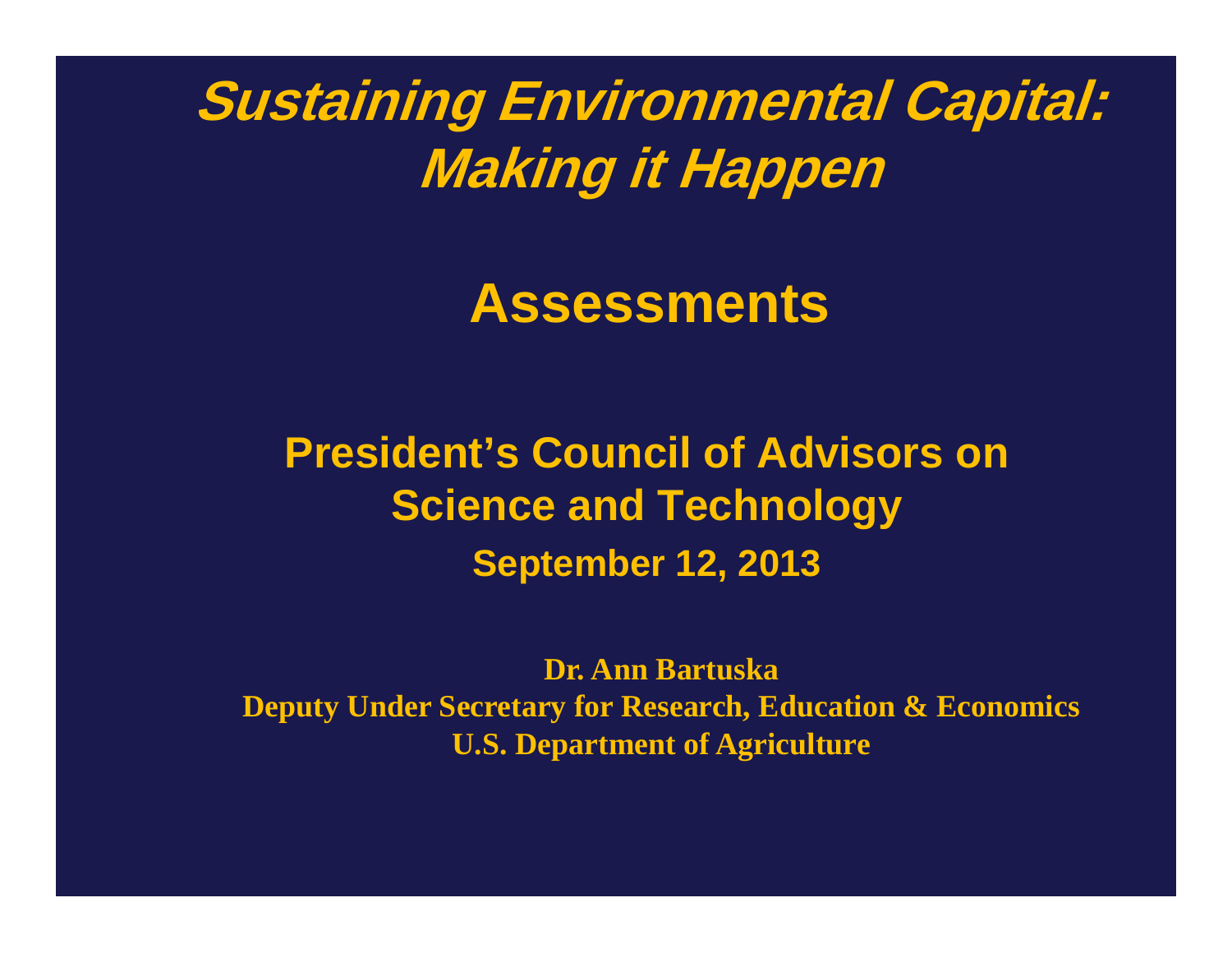## **Overview**

| <b>Recommendation</b>                          | <b>Implementation</b>                                |
|------------------------------------------------|------------------------------------------------------|
| <b>Quadrennial Ecosystem Services Trends</b>   | <b>CENRS SES</b>                                     |
| (QuEST) Assessment                             | <b>BEST</b> - within existing resources              |
| <b>Ecoinformatics-based Open Resources and</b> | <b>CENRS SES</b>                                     |
| <b>Machine Accessibility (EcoINFORMA)</b>      | <b>BioEco Informatics Working Group</b>              |
| <b>Biodiversity inventories and monitoring</b> | <b>CENRS Civil Earth Observations Strategy-USGEO</b> |

| Cost efficiency expenditure prioritization                                                         | <b>Pending</b>                                                        | نف                                                                                                                                                                            |
|----------------------------------------------------------------------------------------------------|-----------------------------------------------------------------------|-------------------------------------------------------------------------------------------------------------------------------------------------------------------------------|
| <b>Ecosystem services in decision-making</b>                                                       | <b>CENRS SES</b><br><b>Ecosystem Services Working</b><br><b>Group</b> | REPORT TO THE PRESIDENT<br>SUSTAINING ENVIRONMENTAL<br>CAPITAL: PROTECTING SOCIETY<br>AND THE ECONOMY<br>Executive Office of the President<br>President's Council of Advisors |
| Intergovernmental Science Policy Platform on<br><b>Biodiversity and Ecosystem Services (IPBES)</b> | <b>State Department</b>                                               | on Science and Technology<br>JULY 2011                                                                                                                                        |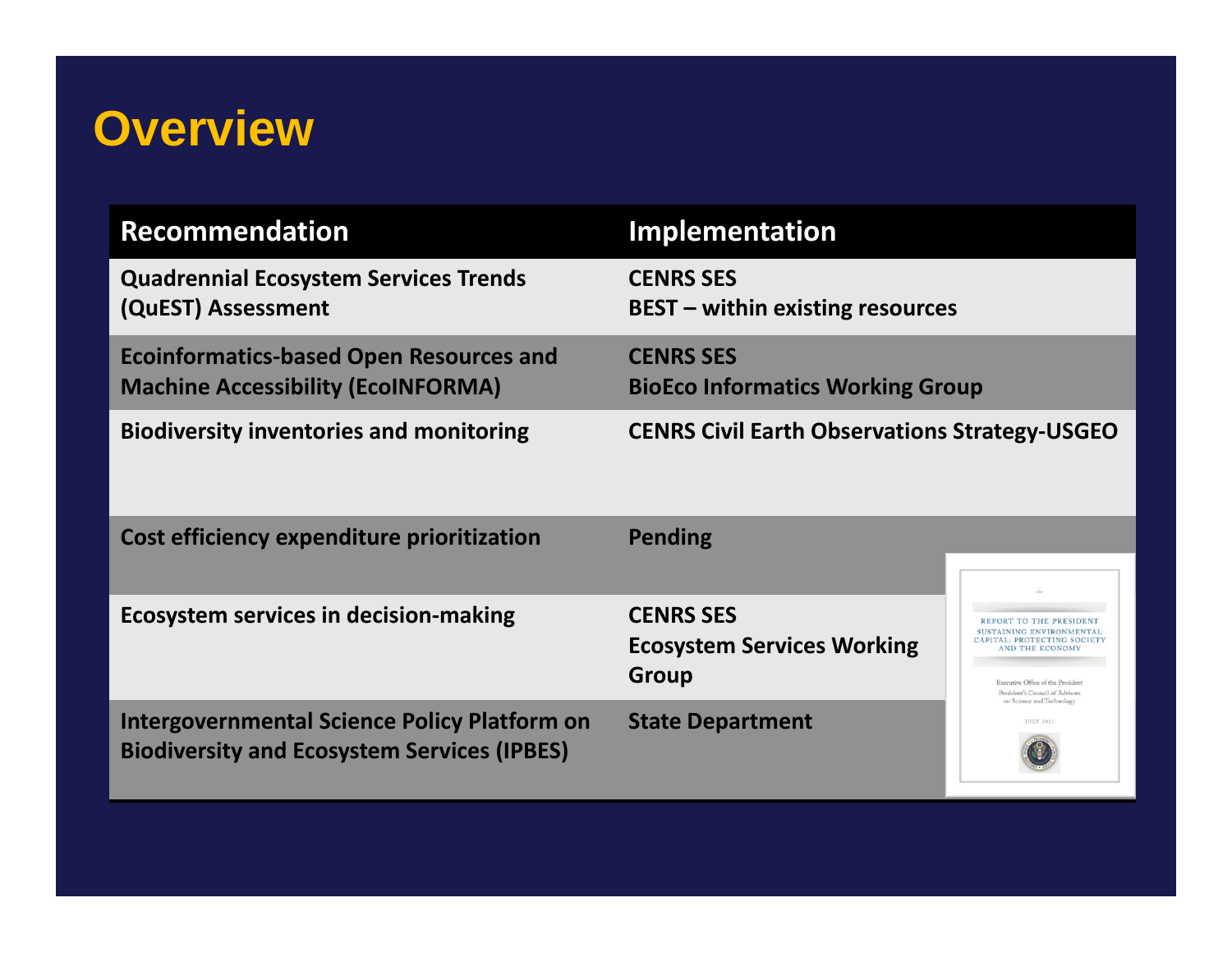# **BEST Approach**

#### Framework: Biodiversity and Ecosystem Services Trends (BEST) Assessment

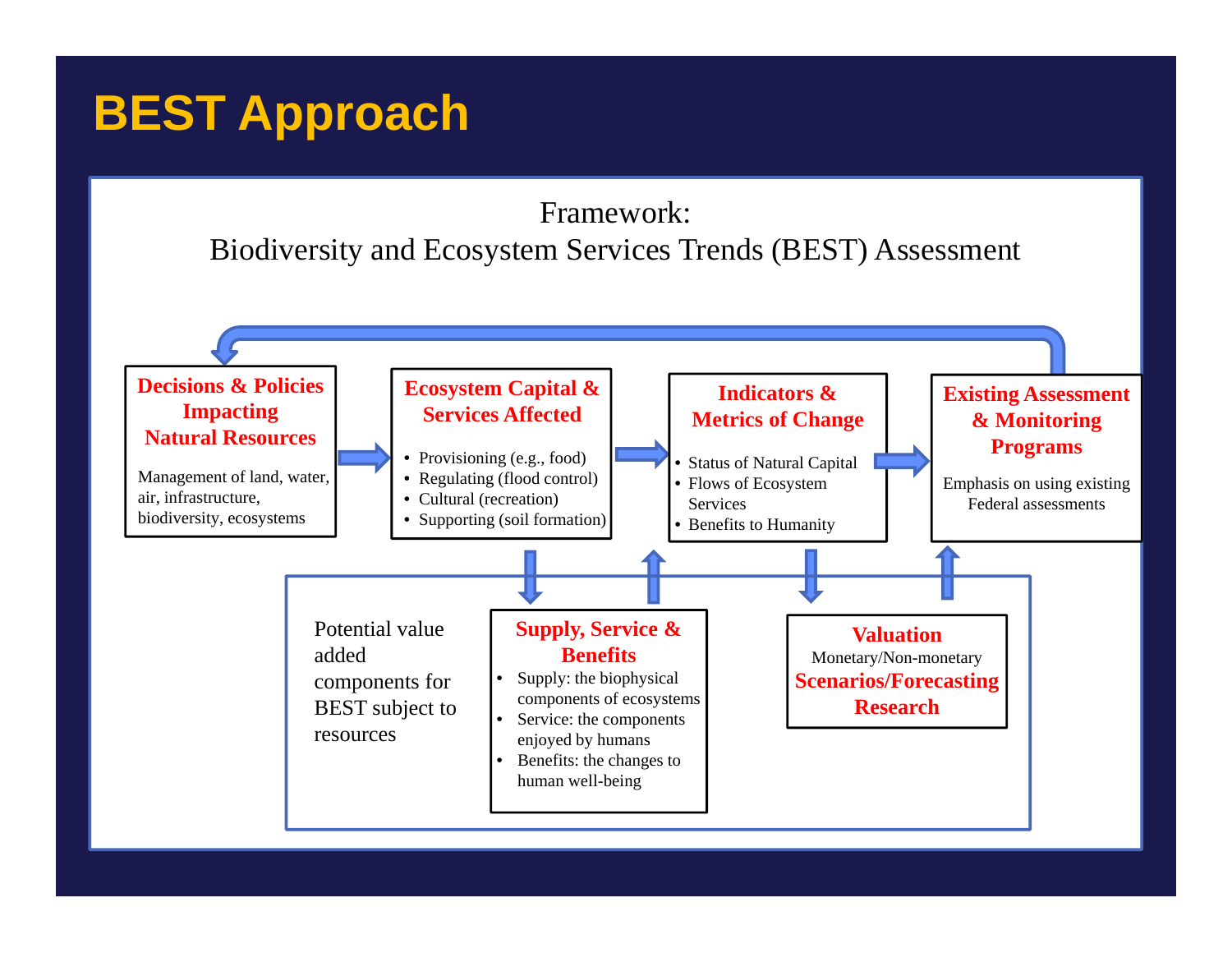### **BEST Approach (continued)**

- **Build On and Improve Existing Federal Activities**
- **Identify Coverage and Gaps in Current Assessments and Activities: Pilot survey of Federal agency assessments and assessment programs**
- **Seek Lessons from Previous Status and Trends Assessments: Federally-sponsored stakeholder outreach workshop**
- • **Identify Stakeholder Needs: Canvass stakeholders at existing workshops to identify their needs**
- **Seek Collaboration and Partnership Opportunities**